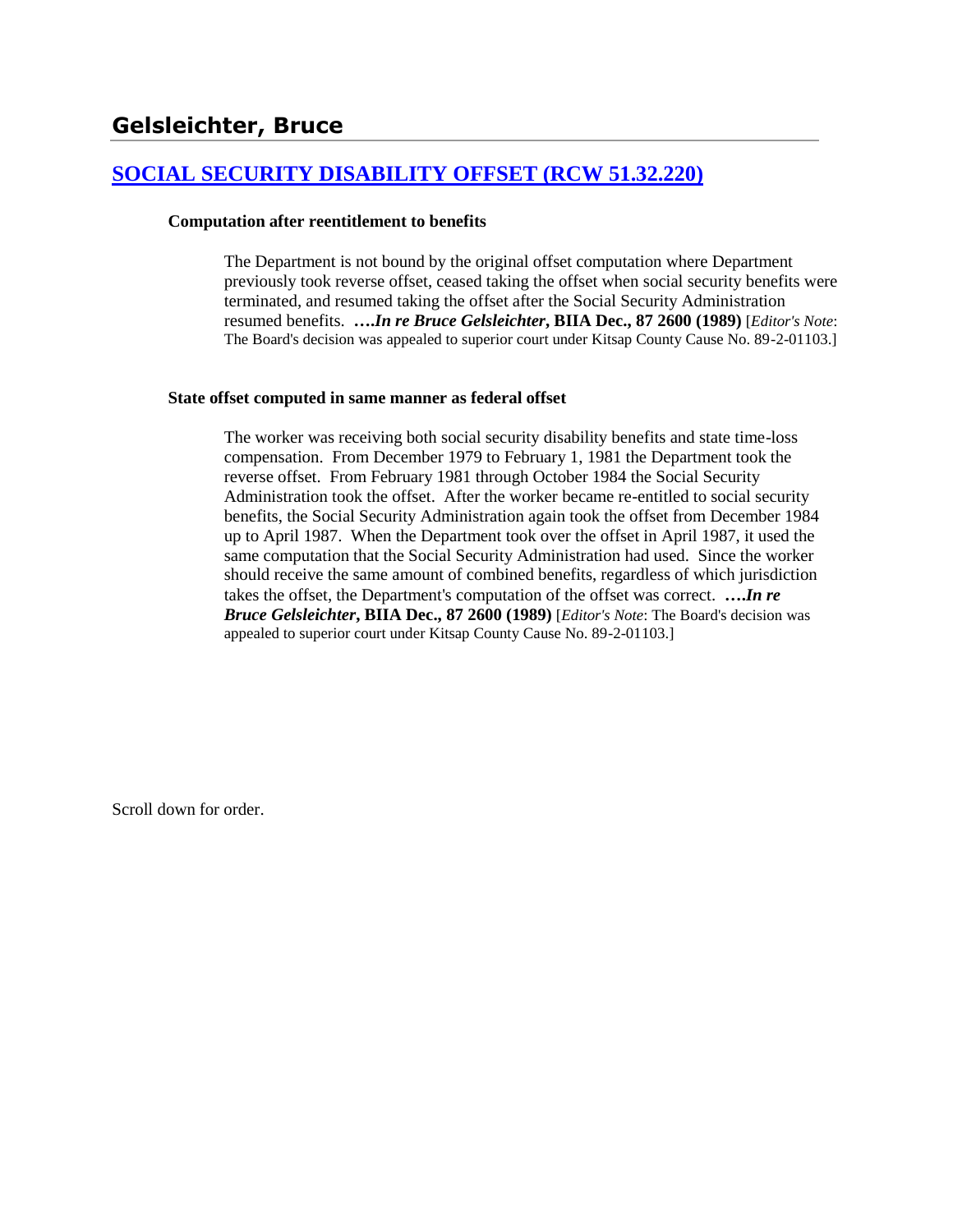### **BEFORE THE BOARD OF INDUSTRIAL INSURANCE APPEALS STATE OF WASHINGTON**

**)**

**IN RE: BRUCE D. GELSLEICHTER ) DOCKET NO. 87 2600**

**CLAIM NO. H-374271 ) DECISION AND ORDER**

APPEARANCES:

Claimant, Bruce D. Gelsleichter, by Gerald L. Casey

Employer, Romaine Electric, Inc., by Penser International Ltd., per Glenda Ross

Department of Labor and Industries, by The Attorney General, per Stephen A. Eggerman, Assistant

This is an appeal filed by the claimant on August 14, 1987 from an order of the Department of Labor and Industries dated June 24, 1987 which adhered to a prior order of April 17, 1987 reducing time-loss compensation benefits to \$0.00 effective April 1, 1987 due to the claimant's receipt of social security benefits and determining an overpayment of \$830.77 due and refundable to the Department for benefits paid for the period of April 1, 1987 to April 30, 1987. **AFFIRMED**.

# **DECISION**

Pursuant to RCW 51.52.104 and RCW 51.52.106, this matter is before the Board for review and decision on a timely Petition for Review filed by the Department of Labor and Industries to a Proposed Decision and Order issued on May 25, 1988 in which the order of the Department dated June 24, 1987 was reversed and the matter remanded to the Department to recalculate the offset by using the total benefits in effect in August 1978 and to recalculate the overpayment, if any exists.

This appeal presents the question of which dates should determine the level of state and federal benefits for purposes of calculating the reverse offset allowed pursuant to RCW 51.32.220. Mr. Gelsleichter contends that December 14, 1979, when the Department first took an offset, is the determinative date for both state and federal benefits. He argues that the Department may not recompute the offset based on levels in effect when social security benefits are resumed after a "break" in receipt of concurrent benefits. Technically, the "break" consisted of one day, November 1, 1984.

For an understanding of the issue, a brief overview is needed of the history of Mr. Gelsleichter's social security claim and state industrial claim. According to Exhibit 2, Mr. Gelsleichter was awarded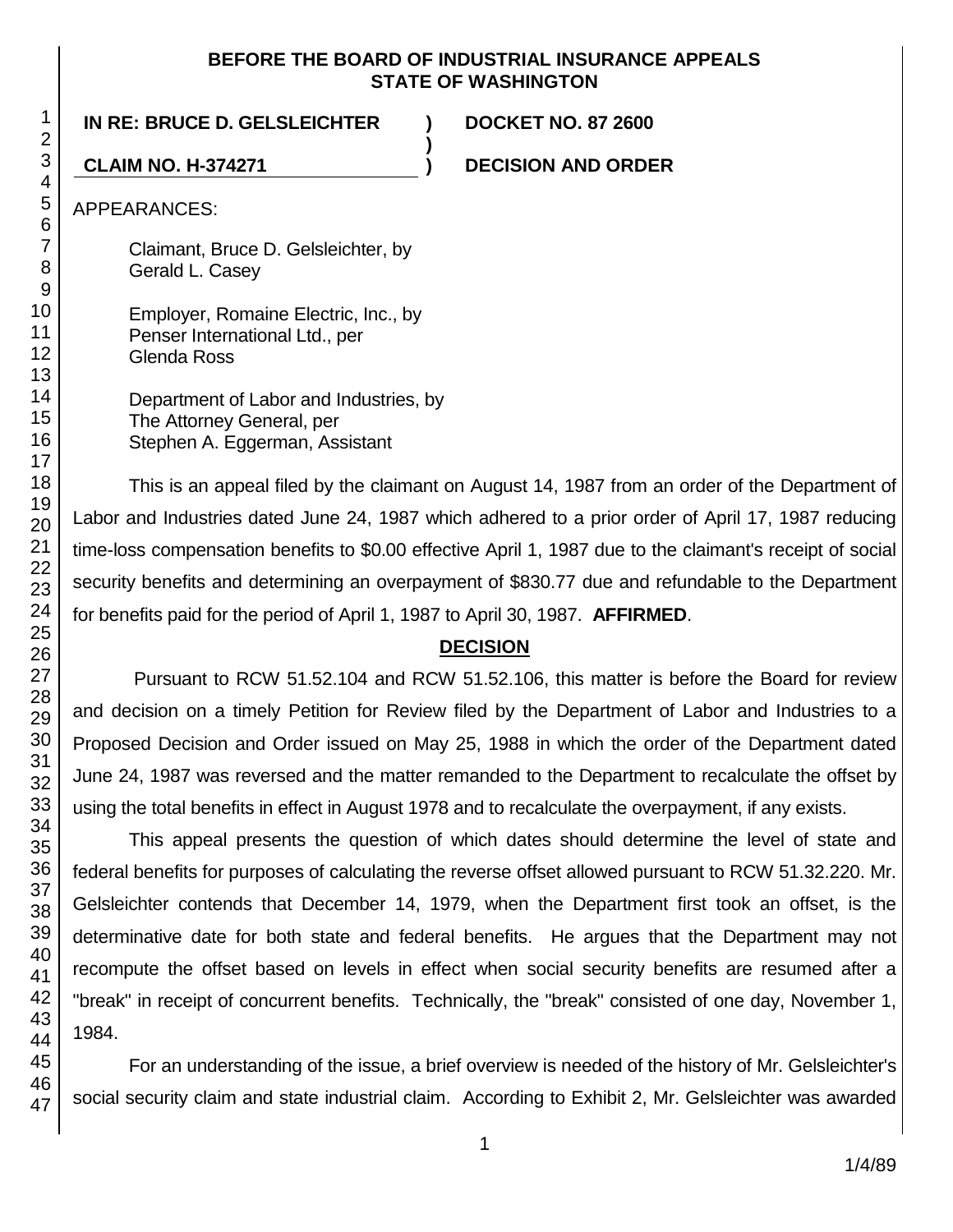social security disability benefits commencing August of 1978 and was determined to be no longer disabled within the meaning of the Social Security Act as of January of 1981. This determination was not appealed, but in November of 1982 Mr. Gelsleichter filed a new application for social security disability benefits alleging continuous disability since August 7, 1978, the date of his industrial injury. The social security Administrative Law Judge considered the 1982 application to be a request to reopen and revise the initial determination and found that Mr. Gelsleichter had been disabled through August 27, 1984, rather than January 1981.

No appeal from that determination was filed, but a new application was filed on August 30, 1985, alleging disability from May 1, 1983. The Administrative Law Judge declined to reopen the prior Administrative Law Judge's determination, but held that since the claimant had previously been found to be disabled through August 27, 1984 and had received disability insurance benefits for two months following that date, he could only consider disability subsequent to August 28, 1984. He determined that Mr. Gelsleichter had been capable of sedentary work for seven months in 1984, up until November 2, 1984, when he was hospitalized because of lumbar pain. He therefore concluded that Mr. Gelsleichter had been disabled since November 2, 1984 and was eligible for social security disability benefits commencing on that date. The technical result of the decision was to create a break of one day wherein Mr. Gelsleichter did not receive social security disability benefits.

It should be noted that throughout this time Mr. Gelsleichter was receiving Washington state periodic industrial insurance benefits as a result of his August 7, 1978 industrial injury, except for brief periods (April 23, 1981 through June 3, 1981, and 16 days in March 1983). His original state compensation rate was \$540.00 per month. The department of Labor and Industries on December 14, 1979 began offsetting the time-loss compensation benefits by the social security benefits, for a total time-loss compensation payment of \$70.60 per month. The time-loss compensation rate then reverted to the full rate of \$630.44 effective February 1, 1981 because social security benefits were terminated. On May 26, 1981 Mr. Gelsleichter's state claim was closed and on July 27, 1981 an aggravation application was filed. On August 11, 1981 the Department reopened the claim effective June 4, 1981. His monthly rate of time-loss compensation increased periodically due to state cost of living increases.

As a result of the March 1987 federal Administrative Law Judge's determination that Mr. Gelsleichter was disabled and eligible for social security benefits as of November 2, 1984, retroactive social security benefits were payable, offset by the state benefits. The Social Security Administration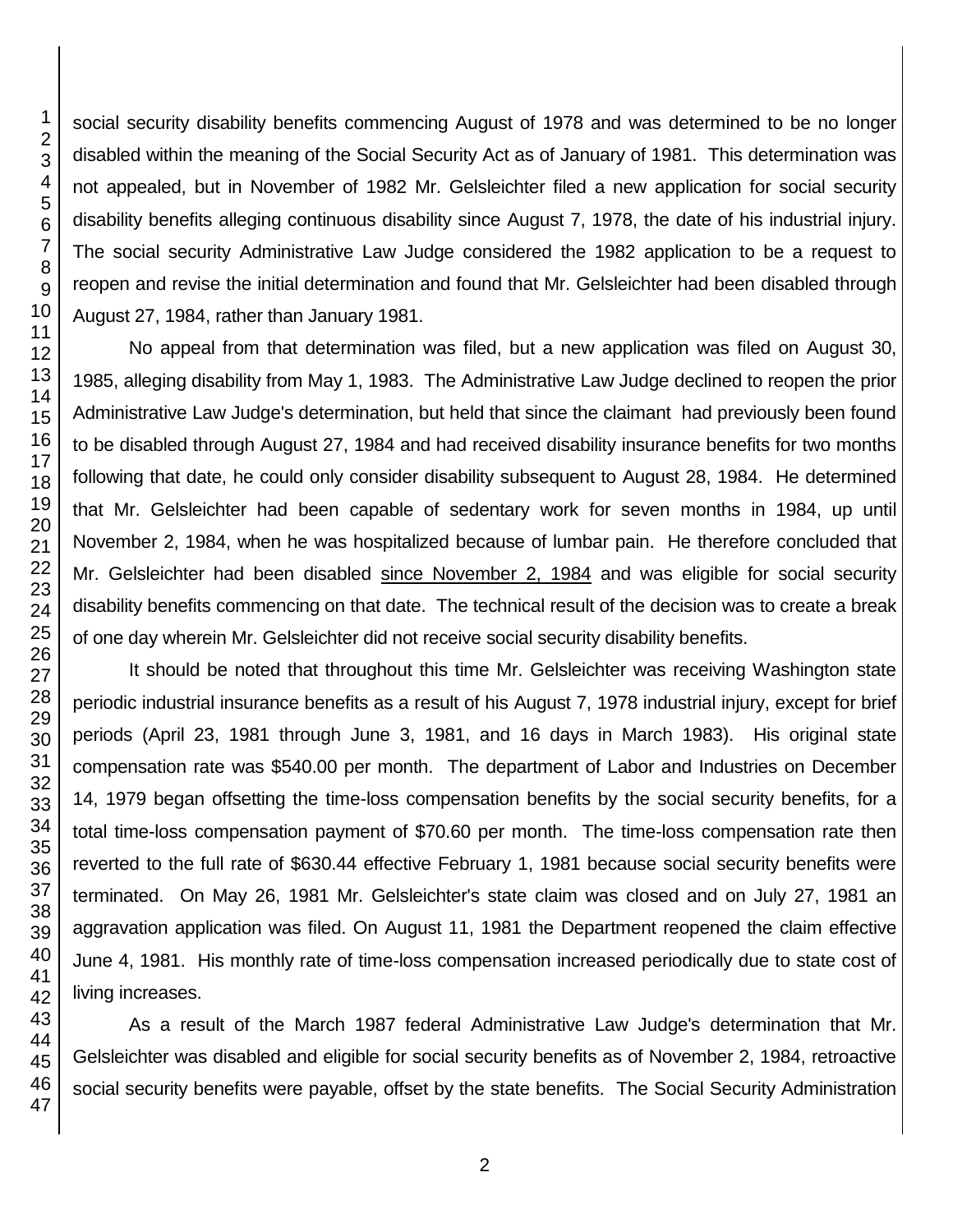calculated the social security benefits payable by offsetting the state time-loss compensation benefits received as follows, determining that federal cost of living increases after December 1984 were not subject to the offset:

- 1. Beginning December 1984, \$60.60, based on a monthly benefit rate of \$850.10;
- 2. Beginning July 1985, ] 46.30, based on a monthly benefit rate of \$850.10;
- 3. Beginning December 1985, \$72.60, based on a monthly rate of \$876.40;
- 4. Beginning December 1986, \$83.90, based on a monthly benefit rate of \$887.70; and
- 5. Beginning April 1987, when the state again took the offset, the full amount of \$887.70.

Thus, from December 1979 to February 1, 1981 the state took the reverse offset, based on the social security benefit level in effect in December 1979. From February 1981 through October 1984 the Social Security Administration took the offset, apparently based on the social security benefit leve in effect prior to June 1981. Then, because of the reentitlement to social security benefits, the Social Security Administration again took the offset from December 1984 up to April1987, based on the social security benefit level in effect in December 1984. When the Department took over the offset in April 1987, it used the same computation that the Social Security Administration had used, that is, the Department based its offset calculation on the social security benefit level in effect in December 1984.<sup>1</sup>

The first of claimant's contentions is that the Department should include in its offset calculation the claimant's expenditure of attorney's fees in obtaining his social security benefits. The Washington State Supreme Court recently held otherwise in Regnier v. Department of Labor and Industries, 110 Wn.2d 60 (1988). As pointed out in the Proposed Decision and Order, Mr. Gelsleichter cannot succeed in his contention, in light of the Regnier decision.

With regard to which dates should determine the level of state and federal benefits for purposes of calculating the reverse offset, a number of our prior decisions have detailed the history and intent of RCW 51.32.220, the social security reverse offset statute. See, e.g., In re Lee Darbous, BIIA Dec., 58,900 (1982). Therefore, we will not reiterate that discussion here. Briefly, RCW 51.32.220(1) provides that the state's reverse offset should be calculated in the same manner as provided by 42

l

<sup>&</sup>lt;sup>1</sup> Actually the Department, apparently by mistake, used the slightly lower figure of \$850.00 rather than \$850.10. Thus the Department must continue to use that somewhat lower figure.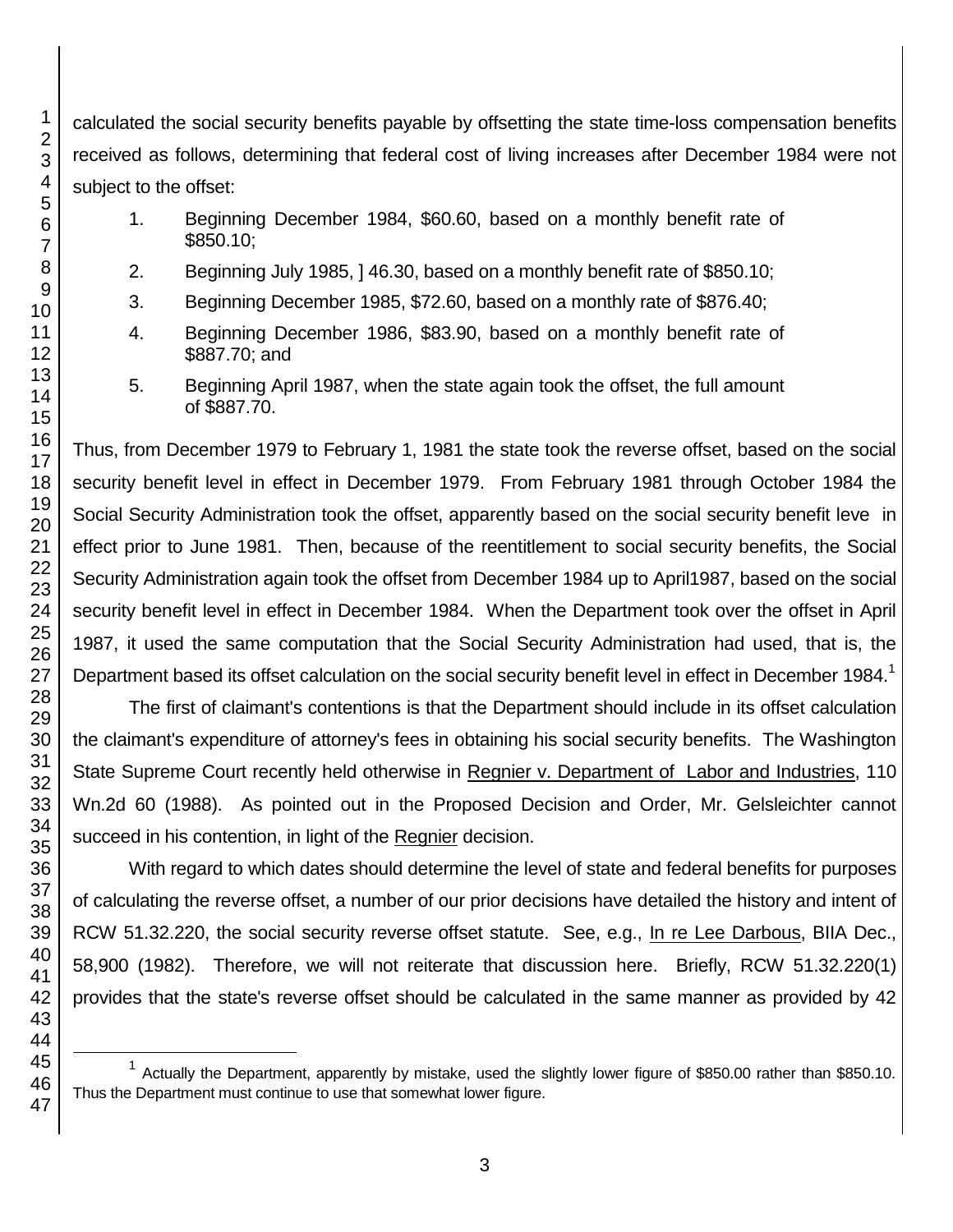U.S.C. § 424a. That is, the worker should be placed in the same position, whether the Social Security Administration or the Department of Labor and Industries takes the offset.

42 U.S.C. 424a(a)(1) provides for computation of the offset based on the benefit levels in the month that the worker is entitled to both state and federal periodic benefits, provided that the secretary has, in the prior month, received notice that the worker is receiving concurrent benefits. The notification date is critical under both 42 U.S.C. § 424(a)(1) and RCW 51.32.220(2). The latter section provides that subsection 1 of RCW 51.32.220 (which mandates that the state computation should be identical to the federal computation) "shall be effective the month following the month in which the department or self-insurer is notified by the federal social security administration that the person is receiving disability benefits under the federal old- age, survivors and disability insurance act . . ."

In the case presently before us, Mr. Gelsleichter was receiving state periodic disability benefits prior to and throughout the period of time that the Social Security Administration resumed payment of social security benefits. Upon resuming payment of social security benefits, the Social Security Administration retroactively offset state benefits against the federal benefits paid. The state then resumed taking the offset in April 1987.

We have recently held that where, prior to the initiation of the reverse offset pursuant to RCW 51.32.220, the Social Security Administration has taken an offset pursuant to 42 U.S.C. § 424a, the worker should receive the same combined amount of federal and state benefits regardless of which jurisdiction takes the offset. In re Herschel E. Whitaker, Dckt. No. 86 3069 (November 15, 1988). The present appeal has a slightly different twist. In this case, the Department previously took an offset, ceased taking the offset when the social security benefits were terminated, and then resumed taking the offset when the Social Security Administration resumed benefits.

We can find no legal basis for the claimant's contention that the Department is bound by the original offset computation based on the benefit level in effect in December 1979. To the contrary, 20 C.F.R.  $\S$  404.408(c)(4) clearly indicates that:

> If an individual's entitlement to disability insurance benefits terminates and such individual again becomes entitled to disability insurance benefits, the amount of the reduction is again computed based on the figures specified in this paragraph (c) applicable to the subsequent entitlement.

Thus the Social Security Administration appropriately recalculated the offset based on the December 1984 social security benefit level, the month after Mr. Gelsleichter became "reentitled" to disability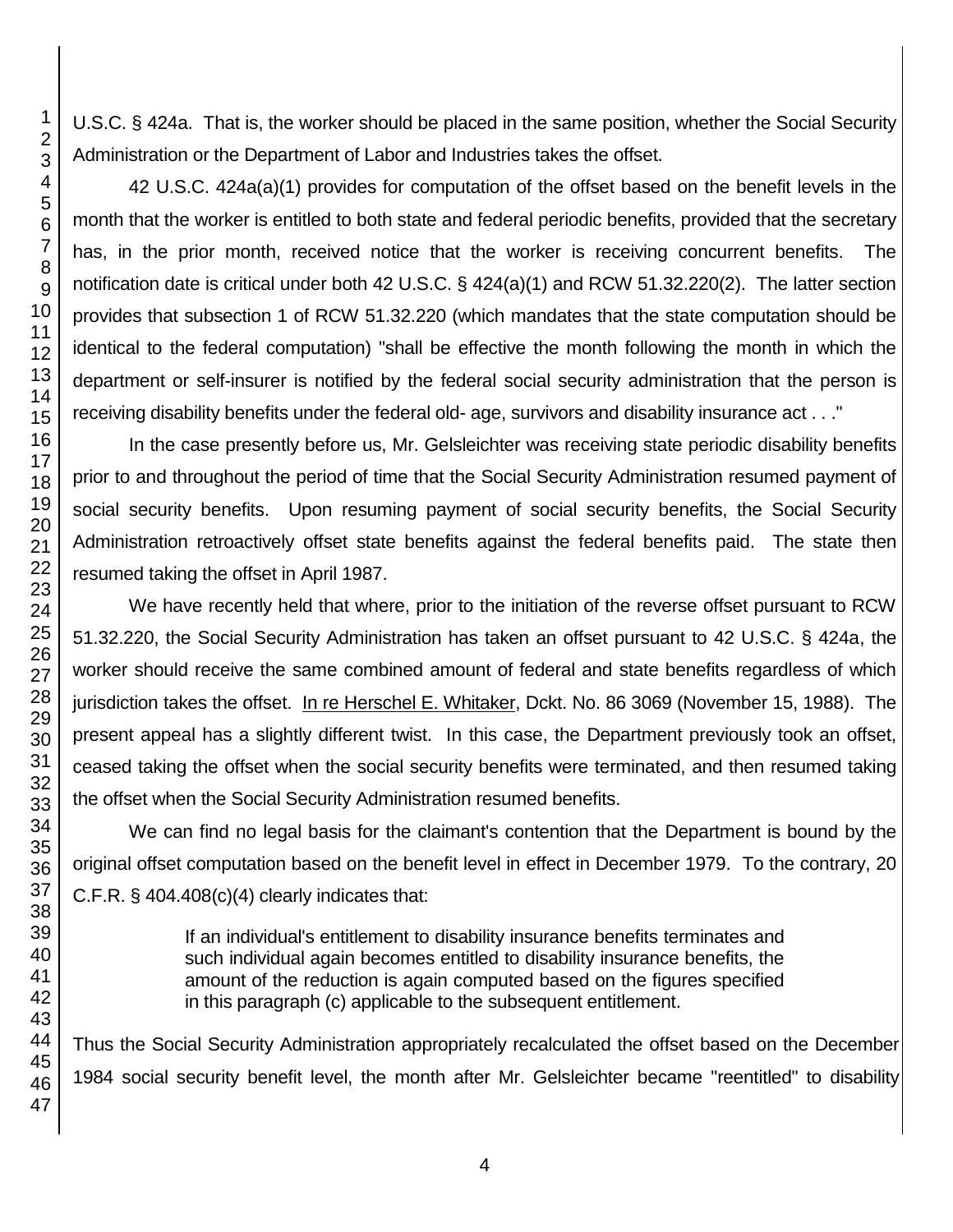insurance benefits. Indeed there is no suggestion in the record that Mr. Gelsleichter has challenged that calculation.

In addition, as we noted in In re Evelyn Berlin, BIIA Dec., 86 3615 (1987), social security cost of living increases subsequent to December 1984 are protected from further offset, but state cost of living increases are not. See also 20 C.F.R. ] 404.408(k); 42 U.S.C. ] 424a(7) and (8); 70A Am. Jur. 2d ] 247; SSR 80-14 and 82-68.

Thus, when the Social Security Administration recomputed the offset after Mr. Gelsleichter became reentitled to social security benefits as of November 2, 1984, the federal benefit level in effect in December 1984 was used, without regard to subsequent federal increases, while the periodic state cost of living increases were taken into account. See Exhibit No. 3, at 2 and 3. Again, we see nothing in the record to indicate that Mr. Gelsleichter disagrees with the Social Security Administration's computation.

 $((4))$ 

l

RCW 51.32.220(1) provides that the state's reverse offset should be calculated in the same manner as provided by 42 U.S.C. § 42ja. When the Department took the offset over from the Social Security Administration in April 1987, it used the same benefit levels in computing the offset as the Social Security Administration had used (with the slight difference of \$850.00 rather than \$850.10 which we have previously noted). Therefore, we must conclude that the Department's computation of the offset amount as set forth in the Department order dated April 17, 1987 and reaffirmed in the order of June 24, 1987 is correct. As we held in Whitaker, Mr. Gelsleichter should receive the same amount of combined benefits, regardless of which jurisdiction takes the offset.<sup>2</sup> Because the Department order of June 24, 1987 achieves this result, it is correct and must be affirmed.

Findings of Fact Nos. 1 and 2 and Conclusion of Law No. 1, as contained in the Proposed Decision and Order, are hereby adopted as the final Findings of Fact and Conclusions of Law of the Board. The Board makes the following additional Findings of Fact and Conclusions of Law:

# **FINDINGS OF FACT**

3. The claimant received state time-loss compensation benefits as a result of the August 7, 1978 industrial injury continuously, except for two periods -- April 23, 1981 through June 3, 1981 and 16 days in March 1983.

 As a practical matter, so long as Mr. Gelsleichter's total family benefit amount as of December 1984 is greater than 80% of his average current earnings figure, his time-loss compensation amount will remain at zero.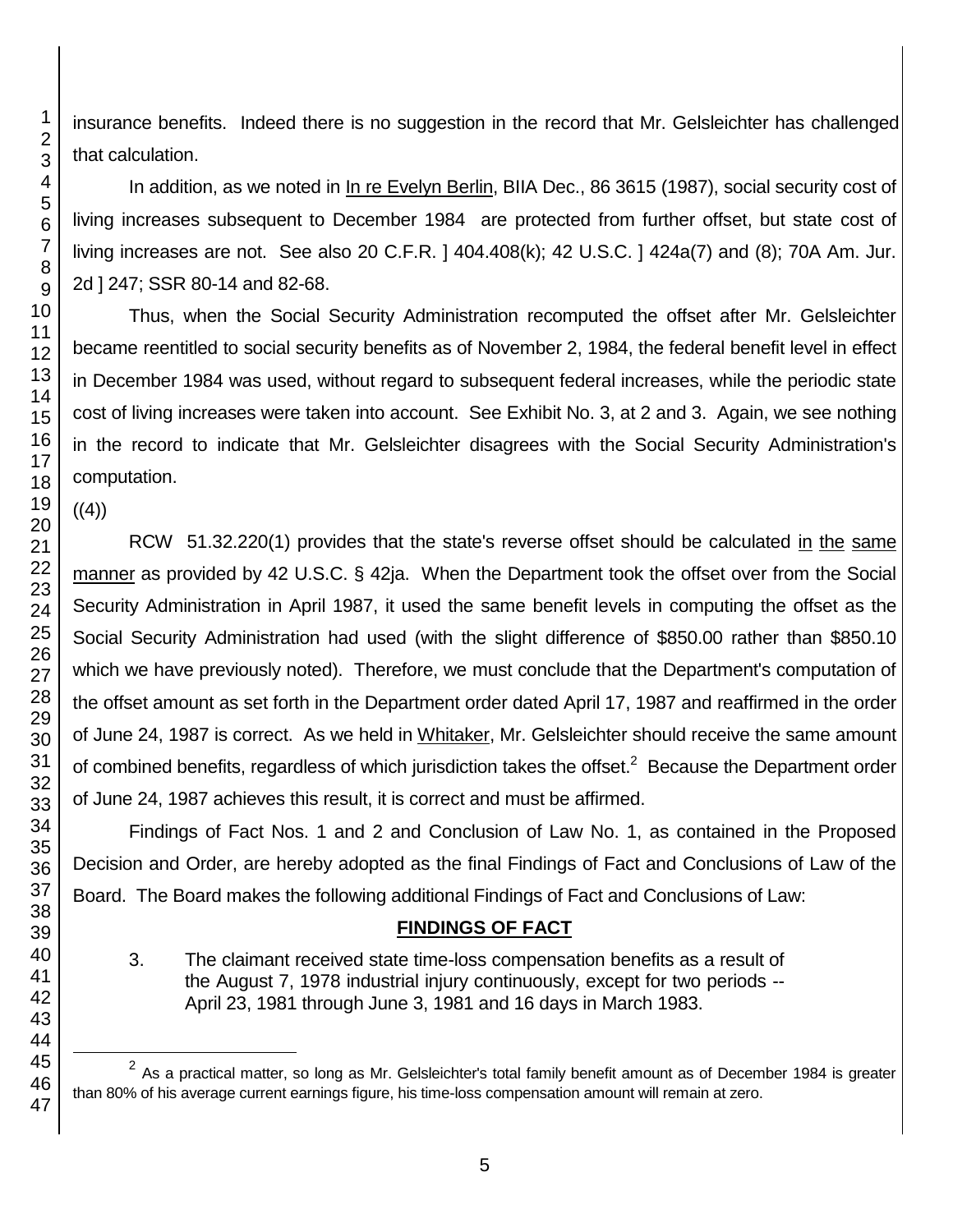- 4. Mr. Glesleichter applied for and was awarded social security disability benefits commencing August 1978. The Social Security Administration determined him no longer disabled as of January 1981. This determination was not appealed. In November 1982 Mr. Glesleichter reapplied for social security disability, alleging continuous disability since August 1978. Subsequently a social security Administrative Law Judge considered the 1982 application to be a request to reopen, and revised the initial determination to find Mr. Gelsleichter disabled through August 27, 1984. No appeal was filed. On August 30, 1985 a new application was filed alleging disability from May 1, 1983. In February 1987, a social security Administrative Law Judge declined to reopen, but held that since Mr. Gelsleichter had previously been found disabled until August 27, 1984 and received disability insurance benefits for two months following, he could only consider disability subsequent to August 28, 1984. The Administrative Law Judge found Mr. Gelsleichter to have been under a disability since November 2, 1984, but not prior thereto and based on the August 30, 1985 application found Mr. Gelsleichter to be entitled to social security disability benefits commencing November 2, 1984.
- 5. Beginning August 1978 Mr. Gelsleichter's Washington time-loss compensation benefit rate was \$540.00 per month. Commencing December 14, 1979 the Department of Labor and Industries began offsetting the social security disability benefits against time-loss compensation, resulting in an adjustment in the monthly time-loss compensation rate. On February 10, 1981 the Department stopped taking the offset, reverting the time-loss compensation rate to \$630.44, because the social security disability benefits were terminated. From February 1981 through October 1984 the Social Security Administration took the offset, based on the pre- June 1981 social security benefit level. After Mr. Gelsleichter became reentitled to social security benefits, the Social Security Administration again took the offset from December 1984 up to April 1987, based on the social security benefit level in effect in December 1984. When the Department took over the offset in April 1987, it based its offset calculation on the December 1984 social security benefit level.
- 6. Based on the February 1987 social security Administrative Law Judge's decision state time-loss compensation was offset against social security benefits so that monthly social security payments were made as follows: \$60.60 beginning December 1984; \$46.30 beginning July 1985; \$72.60 beginning December 1985; and \$83.90 beginning December 1986. Beginning April 1987, when the Department took over the offset, the social security monthly payment was\$887.70. Before the Department took over the offset, the Social Security Administration computed the offset based upon state time-loss payments of \$789.54 beginning December 1984 and \$803.80 beginning July 1985, and taking into account subsequent state cost of living increases. Cost of living increases in the federal disability insurance benefits effective after December 1984 were not subject to offset. The social security benefit level used in the Social Security

46 47